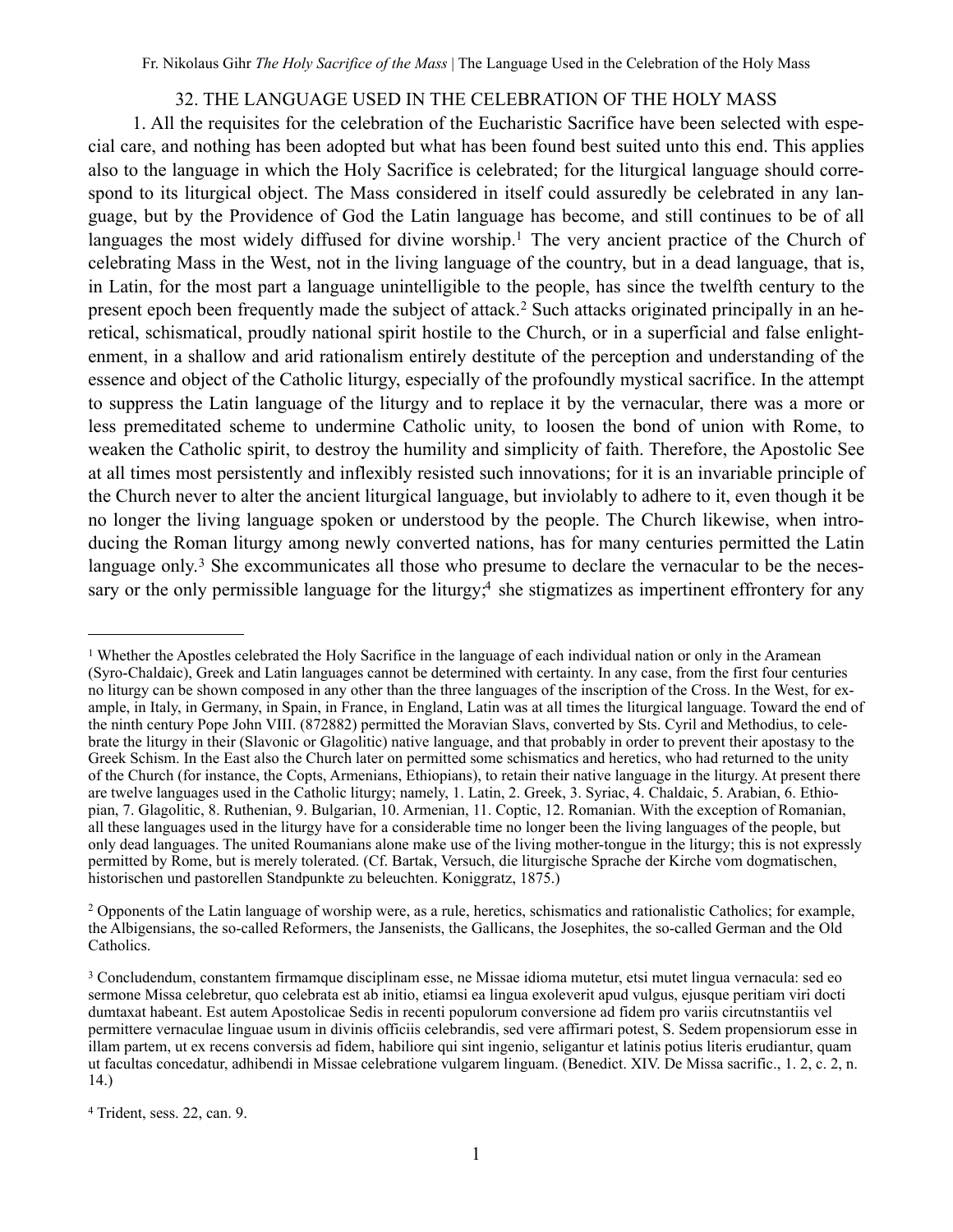one to censure or combat the retention of the Latin language for divine worship. [5](#page-1-0) This is just; for, as St. Augustine remarks, "to question what the united Church practices as a rule is the most daring madness.["6](#page-1-1) In all such general decrees and usages appertaining to divine worship, the Church is directed and preserved from injurious blunders by the Holy Spirit.<sup>7</sup> Instead of censuring the Church on account of her practice, that has endured more than a thousand years, of conducting her liturgical worship in a dead language, we should rather acknowledge and admire her supernatural wisdom; she counts her experiences by centuries: ours we can enumerate only by days.

 The Church is moved by interests most sacred to maintain and to introduce wherever she is spread in the world and receives new nations into her pale, the Latin as the common language of her liturgy. This conduct on her part does not rest on a discipline of secrecy. The Church does not wish to conceal her mysteries from the faithful. It is rather her very ardent desire that her children should understand all the wealth and beauty of her divine worship; hence she obliges and admonishes her priests to unfold[8](#page-1-3) to the people the meaning of the celebration of the mystical Sacrifice by clearly and devoutly explaining from time to time the holy Sacrifice of the Mass with all its ceremonies and prayers in the school-room and in the church, in the catechetical instructions and in sermons.<sup>9</sup> After the fathers of the Council of Trent had subjected the objection raised to the Latin tongue in Church service to thorough examination, they unanimously declared that, although the Mass embodied a vast amount of religious instruction, they still deemed it inexpedient that the Holy Sacrifice should be everywhere (*passim*) celebrated in the vernacular; that, on the contrary, everywhere the rite (custom) authorized by the Holy Roman Church should be maintained. But in order that the sheep of Christ may not hunger and the children may not ask for bread without there being some one to break it unto them, the Council commands pastors of souls, that during the celebration of Mass they frequently explain some part of what has been read in the Mass, and that especially on Sundays and holidays they give instruction of some mystery of this most Holy Sacrifice.<sup>10</sup> The Church acts thus, because she is persuaded that an unchangeable and universal language for divine worship prevents, on the one hand, much harm and danger, and, on the other hand, offers numerous advantages for her liturgical object, as well as for her activity and efficiency in general. These advantages are so great, that the profit the people might in a certain respect and in some cases derive from understanding the language used in the divine service, bears

<span id="page-1-0"></span><sup>5</sup> Bulla "Auctorem fidei" 1794. prop. 33. 66.

<span id="page-1-1"></span><sup>6</sup> Quod universa frequentat Ecclesia, quin ita faciendum sit, disputare, insolentissimae insaniae est. (S. Aug. Epist. 54 ad Januar.)

<span id="page-1-2"></span><sup>7</sup> In things relating to divine worship St. Thomas makes use of the prescription and custom of the Church as a conclusive argument, to refute various objections. Contra est, quod ea quae per Ecclesiam statuuntur, ab ipso Christo ordinantur. In contrarium est Ecclesiae consuetude, *quae errare non potest*, utpote a Spiritu sancto instructa. (3, q. 83, a. 3 et 5.)

<span id="page-1-3"></span><sup>8</sup> Quisque vestrum expositionem Symboli et Orationis dominicae juxta orthodoxorum Patrum traditionis penes se habeat casque atque Orationes Missarum et Epistolas, Evangelia et Canonem bene *intelligat*, ex quibus *praedicando* populum sibi commissum sedulo instruat et maxime non bene credentem. (Pontif. Roman. Ordo ad Synodum.)

<span id="page-1-4"></span><sup>9</sup> Vehementer cupimus, ut animarum moderatores commissos sibi greges saepe ac diligenter doceant divini hujus sacrificii dignitatem ac praestantiam uberrimosque fructus, qui in pie ac devote sacris adstantes deriventur. (Coll. L,ac. Ill, 496.)

<span id="page-1-5"></span><sup>10</sup> Trident, sess. 22, cap. 8.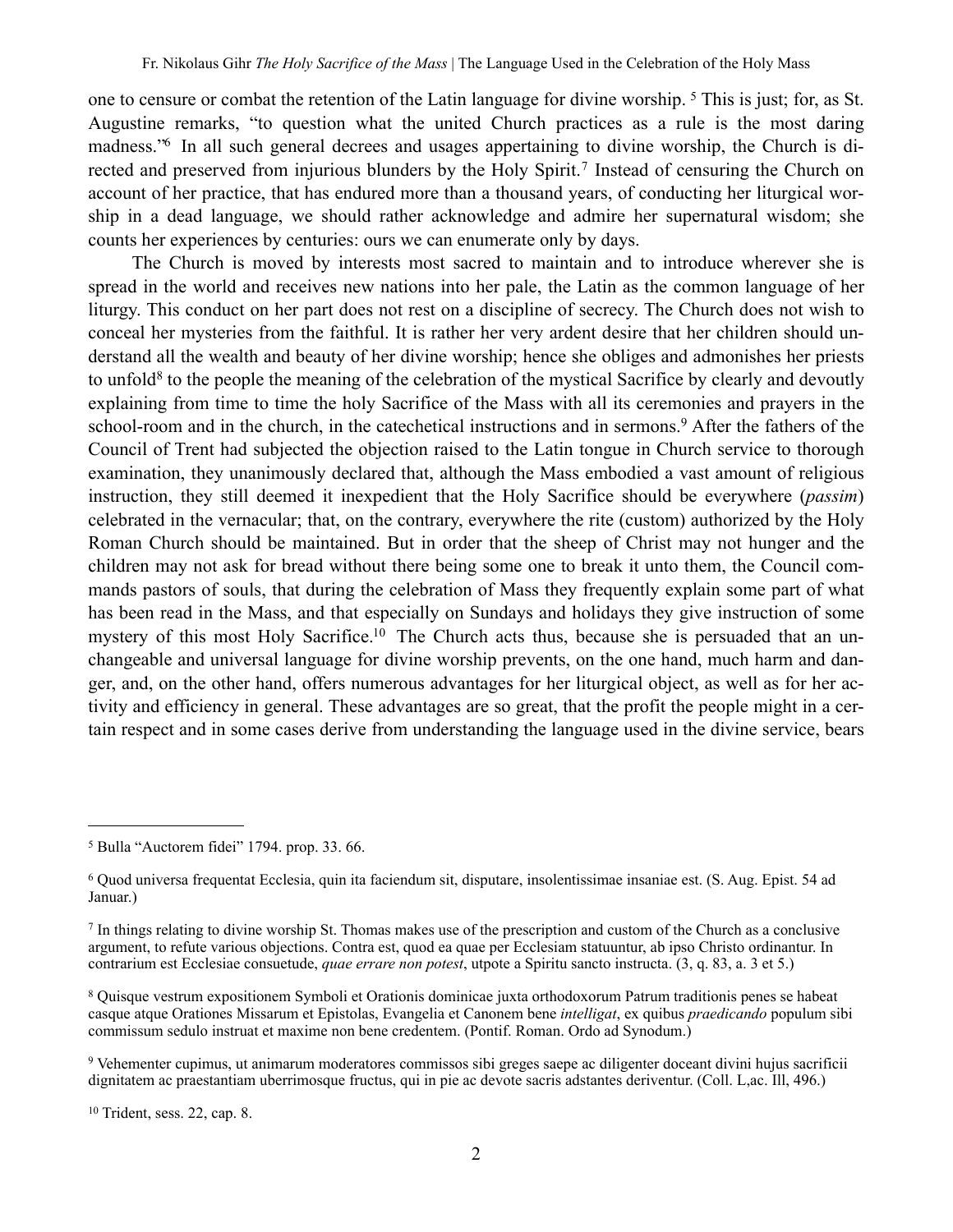no comparison thereunto, and is far surpassed thereby; besides said profit may be secured in some bet-ter and more sure way and thus be easily compensated.<sup>[11](#page-2-0)</sup>

 2. Latin is the language almost universally employed in the divine service all over the Catholic world; other cult languages are comparatively but little disseminated. Only the most weighty reasons will be given here for the use of the Latin language in the liturgy of the holy Sacrifice of the Mass.

 a) The Latin language is consecrated by the mystic inscription attached to the Cross, as well as sanctified by the usage of nearly two thousand years, and hence it is most closely interwoven with the primitive Roman Catholic liturgy of the holy Sacrifice. The inscription on the Cross: "Jesus of Nazareth, King of the Jews," was written in Hebrew, Greek and Latin (John 19, 19, 20). These were the three principal languages of that epoch, and by divine dispensation they were, so to say, destined and consecrated on the Cross for the liturgical use of the Church. Through the inscription on the Cross they proclaimed to the whole world the dignity, power and glory of the Redeemer, the royalty and dominion of grace which He acquired by His bloody death; at the altar these languages continue to live throughout all ages, and serve to announce and to celebrate until the end of time the death of Christ for our redemption, whereby the reign of grace is ever more widely extended and firmly established, the kingdom of peace progresses ever more towards its happy consummation. In the first centuries these three languages were employed predominantly, if not exclusively, in the liturgical service.

 Of these three languages the Latin at an early date gained the precedence; for, being the language of the Roman world, it became throughout the West with the spread of Christianity also the language of the liturgy. Divine Providence selected Rome as the centre of the Catholic Church; from Rome the messengers of the faith were sent forth in all directions to spread the light of the Gospel. Along with the grace of Christianity, together with the Catholic faith and its divine worship the western nations also received Latin as the Church-language; for in that tongue the Holy Mysteries were always celebrated, though the nations recently converted spoke a different language and did not understand Latin. Thus the language of the Mother Roman Church became the common language of worship of all her daughters, the Catholic Christian Churches established from Rome in the West. In the beginning Latin was understood and spoken in many localities by the people, but it continued to be the liturgical language even after it had been superseded by other tongues in civil life, and had ceased to be the language of the people and of the country. For centuries the Latin language has ceased to be spoken in the daily life and intercourse of the world, but it will continue to live immortal by ecclesiastical usage and in the sanctuary of divine worship unto the consummation of ages. The most sacred reminiscences, the history and the acts of the Catholic Church are intimately connected with it. From the beginning of Christianity the sublime mystery of the Mass was celebrated, the sacramental means of grace were administered, God was glorified, men were sanctified and led to salvation in this language. It is without doubt elevating and inspiring to offer sacrifice and pray in the very language and in the very words, whose forcible yet sweet tones once resounded in the mouths of the primitive Christians and our forefathers in the dark depths of the Catacombs, in the golden areas of the ancient basilicas, and in the sumptuous cathedrals of the Middle Age. In the Latin language of divine worship innumerable saints, bishops and priests of all times have offered sacrifice, prayed and sung; in it the most magnificent liturgical formulas are composed prayers of incomparable beauty and "marvelous hymns, which echo throughout the vaults of Catholic churches, now resounding in great exaltation or sung in soft strains of sweet joy, now weeping

<span id="page-2-0"></span><sup>11</sup> Ilia utilitas et incerta est et multis periculis exposita et alio securiori et sufficiente modo suppleri potest. (Suarez, disp. 83, sect. I, n. 21.)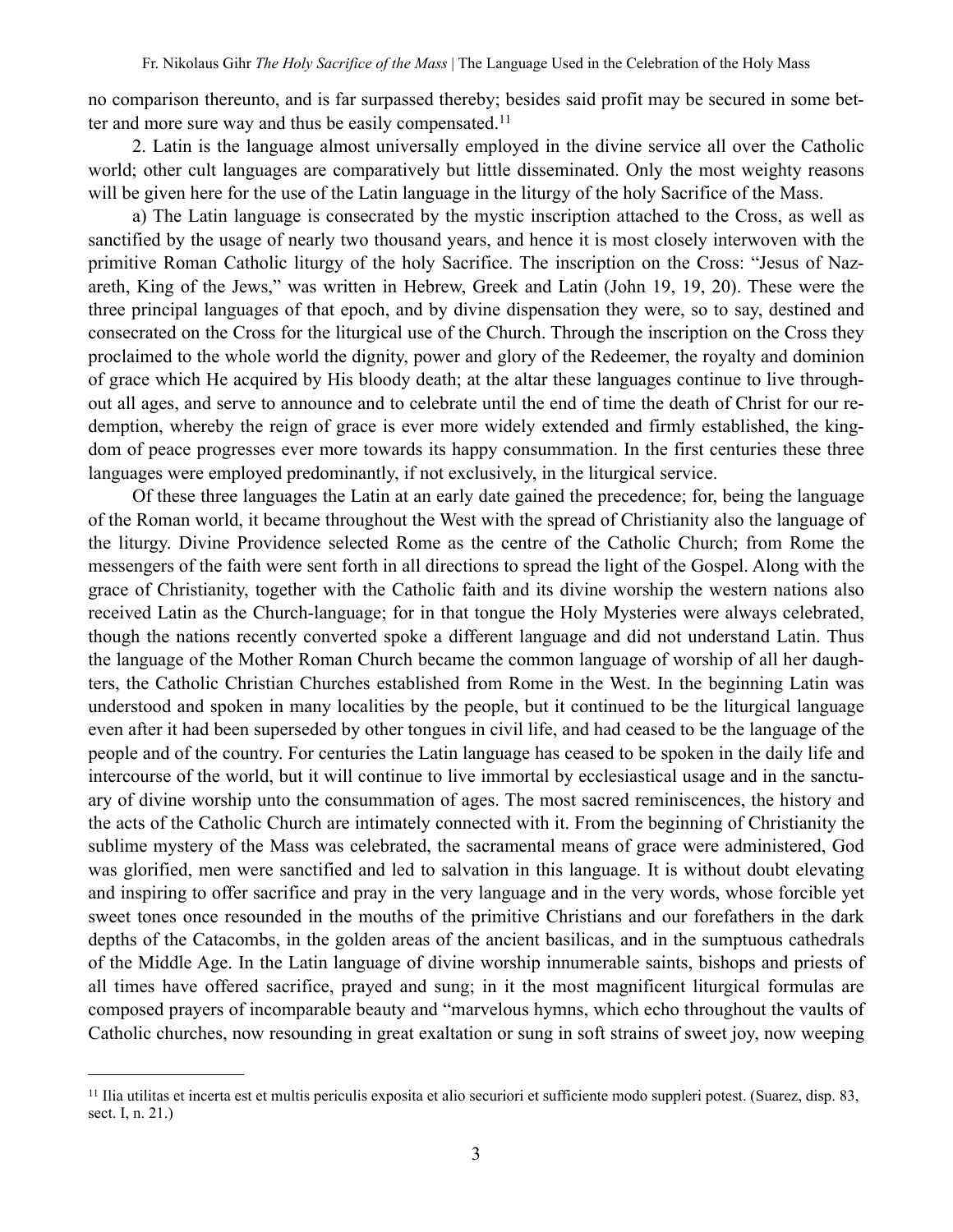in sorrow, at another time lamenting in sympathetic grief for Christ." Should not this ancient Latin language of divine service, so venerable and hallowed in its origin and use, be extremely dear and precious to us, so that we would not for any price give it up or be deprived of it at the celebration of Holy Mass?

 b) The Latin language is better suited than the languages of different countries to the celebration of divine worship, not only because it is very perfect, but furthermore because, as a so-called dead language, it has the incomparable merit of being at the same time unchangeable and mysterious. The genus of the Latin language possesses great perfection: it is distinguished for its dignity and gravity, clearness and precision, for its richness and euphony. It is, therefore, often difficult to render the complete sense, and still more difficult, and sometimes utterly impossible, to bring out in a translation the beauty, the strength, the dignity, the unction, the depth and the wealth of thought of the original Latin. To convince one's self of this, one should compare, for example, the various translations of the Mass prayers and sequences with the Latin text. In addition to all this, Latin is the language *Urbis et Orbis* (the language of the world), the official Church language, the language of communication between the Pope and the Bishops, the language of the Councils and of theological science. Because of such advantages it is eminently fitted to be used the world over as the language of the Catholic Church in the celebration of her divine worship.

 Latin survives no longer in the converse of the common people, but in the sanctuary of the Church. As a so-called dead<sup>12</sup> language, it is unchangeable, while the languages of the people undergo constant improvement and remodeling, and are ever liable to go on progressing and altering. What would become of liturgical books, if, with time and the changes of the vernacular, they were subjected to perpetual change and reconstruction? By such necessary, incessant remodeling and alteration of the liturgical formulas of prayer, the original text and context would lose not only much of their incomparable force and beauty, but often notwithstanding strict surveillance on the part of the Church would be disfigured and spoiled by circumlocutions, interpolations, omissions, incorrectness, errors and misrepresentations. Hence it would be impossible to preserve and maintain uniformity of divine worship at different times among even one and the same people, much less throughout the world. All these inconveniences are obviated by the use of an unchangeable language for divine worship. In the unchangeableness of the Latin for divine worship the Roman Missal appears as an intangible and inviolable sanctuary, deserving of admiration and profound respect. Since the Latin language has been withdrawn from daily life, from the ordinary intercourse of mankind, since it is not heard on the street or in the market-place, it possesses in the eyes of the faithful a holy, venerable, mystic character. Under this as-

<span id="page-3-0"></span><sup>&</sup>lt;sup>12</sup> The Oriental churches also reject the principle, that the vernacular language of a country or people should be used in the celebration of Holy Mass. This is proved by the most decisive facts. The united and the schismatical Greeks celebrate the Holy Sacrifice in the ancient Greek, which the people do not understand. The Abyssinians and Armenians celebrate Holy Mass respectively in the ancient Ethiopian and the ancient Armenian, understood only by the learned. The same holds good with regard to the Syrians and Egyptians, who celebrate Holy Mass in the ancient Syrian, and also with regard to the Melchites and Georgians (Caucasian province) who at Holy Mass make use of the ancient Greek. The same is observed by the Russians, although Greek is not the language of the people, who speak only a Slavonian dialect. Here we may also refer to the practice of the Church in the Old Law. Up to the time of Christ and the Apostles, the ancient Hebrew was the language of the Patriarchs, the cult language, although no longer understood by the Jewish nation, who after the Babylonian Captivity made use of the Syro-Chaldaic idiom. It was this divine worship in the ancient Hebrew that our Lord and His disciples attended, thus actually approving a language for divine worship that was not the language of the people. Neither the Lord nor His Apostles designated or censured this as an abuse. The use of a particular cult language, differing from the ordinary current and spoken language, was, therefore, practiced for a long time in the Church of the Old Testament, and was unequivocally approved of by the conduct of our Saviour and of His Apostles. (Cf. Augsburg. Pastoralblatt, Jahrg. 1877, S. 166.)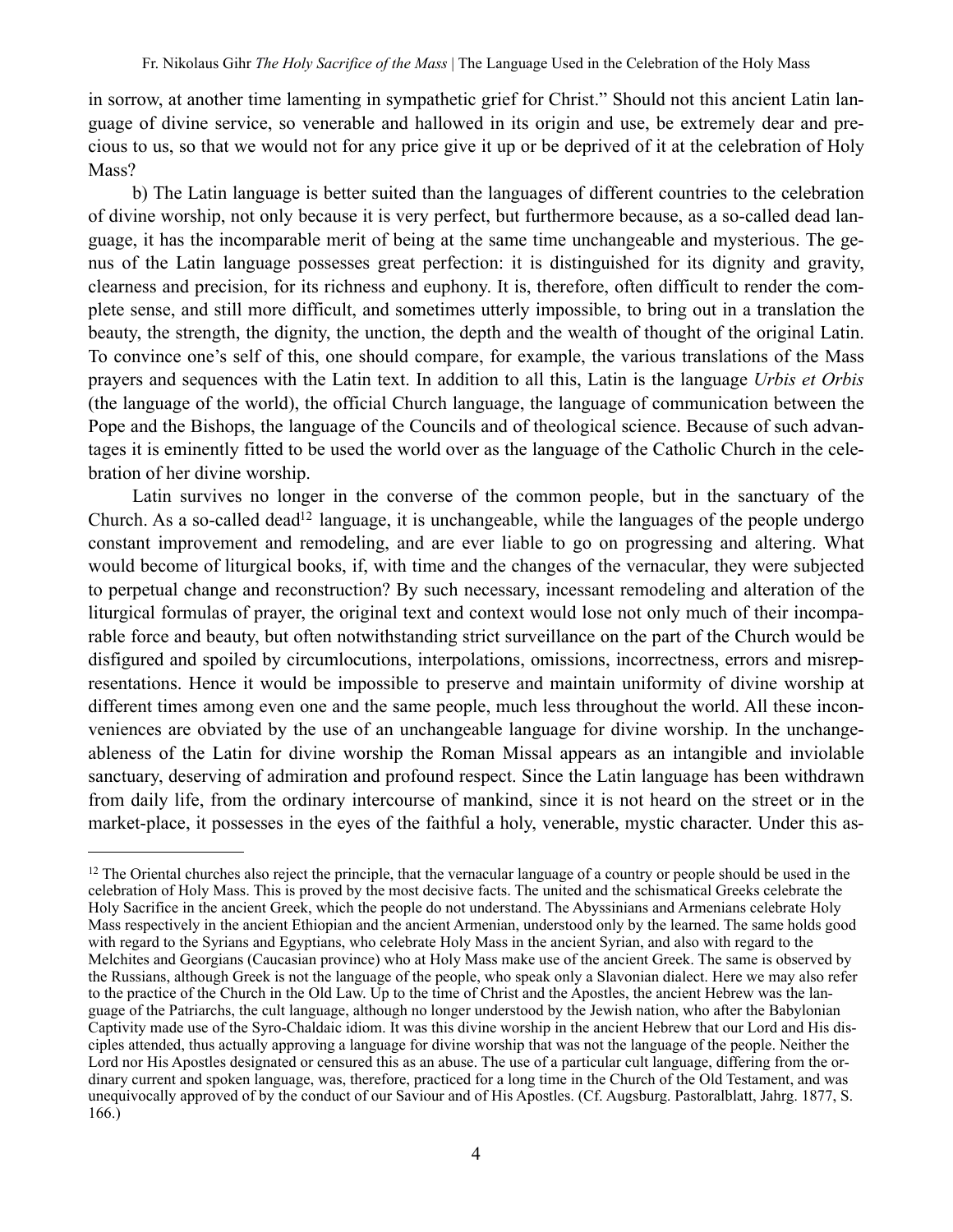pect also it is eminently suited for the celebration of the Holy Sacrifice of the Mass, which in itself comprises many mysteries. The celebration of this mystic Sacrifice fittingly calls for a language elevated, majestic, dignified and consecrated; religious sentiment demands this, and the Latin tongue answers this requirement. Just as the silent saying of the Canon, so also the use of a sanctified cult language, different from that of profane intercourse, points to the unfathomable and unspeakable depth of the mystery of the altar, and protects it against contempt and desecration. The majesty of the divine worship depends, indeed, chiefly on the devout, dignified and reverential demeanor of the celebrant; but the liturgical language contributes also its share thereunto, and a foreign language is suitable, in a measure, to veil the defects and repulsive routine of many a priest, and to prevent them from appearing so glaring. Thus the Latin language elevated above the time and place of every day life, is a mystic veil for the Adorable mysteries of the Holy Sacrifice, which here below we acknowledge only in the clear obscurity of faith, but whose clear vision shall be our portion in heaven as a recompense for our humble faith.

 The use of the Latin language in nowise prevents the faithful from participating in the fruits of the Sacrifice, notwithstanding assertions to the contrary. The demand that the Mass should everywhere be celebrated in the vernacular, is based for the most part on ignorance, or on an entire misconception of the real nature and object of the Eucharistic Sacrifice. The liturgy of the Holy Sacrifice contains "much that is instructive" (*magnam eruditionem* — Trident.), but instruction is by no means its principal object. The altar is not a pulpit, the Holy Mass is not primarily a doctrinal lecture or an instruction to the people. The Sacrifice is essentially a liturgical action performed by the priest for propitiating and glorifying God, as well as for the salvation of the faithful. In this sacrifice the Christian people should take a lively part, full of profit to themselves, and they should in spiritual union with the celebrating priest — *plus medullis cordis quam labiis vocis* — more with the heart than with the lips join in prayer and sacrifice. And this is not possible for them to do without some understanding of the liturgical celebration; for "although devotion consists principally in an abundance of devout sentiments and, consequently, belongs more to the heart than to the understanding, there is, however, no perfect devotion without the enlightenment of the understanding. But in order to acquire the requisite knowledge to join in devout union with the priest celebrating the Mass, various means are at the disposal of Catholics; the celebration of the Church service in the vernacular is not at ail requisite therefore, and would oftentimes prove of little or no avail. By means of oral teaching, with the aid of books of instruction and devotion, every Christian may obtain a sufficient knowledge of the liturgy of the Holy Sacrifice, of the prayers which the priest recites at the altar. For this purpose the mere recital of formulas of prayer in the vernacular by the celebrant would not suffice: for in many cases, for example, in large churches, at High Mass, or when several priests celebrate at the same time, it would be impossible, or at least disedifying, to pray so loud at the altar that all present could distinctly hear and understand the words of the officiating priest. Even if they did understand the words which the priest sings or recites at the altar, but little would be attained for the real understanding of the sense; for the formulas of the Mass, taken principally from Holy Scripture, are often mystical and difficult to comprehend; the mere rendering of them into the vernacular would not always disclose the hidden meaning, and the translation might often be the occasion of misconceptions, of misunderstandings, it might arouse the desire for disputation and dangerous hypercriticism.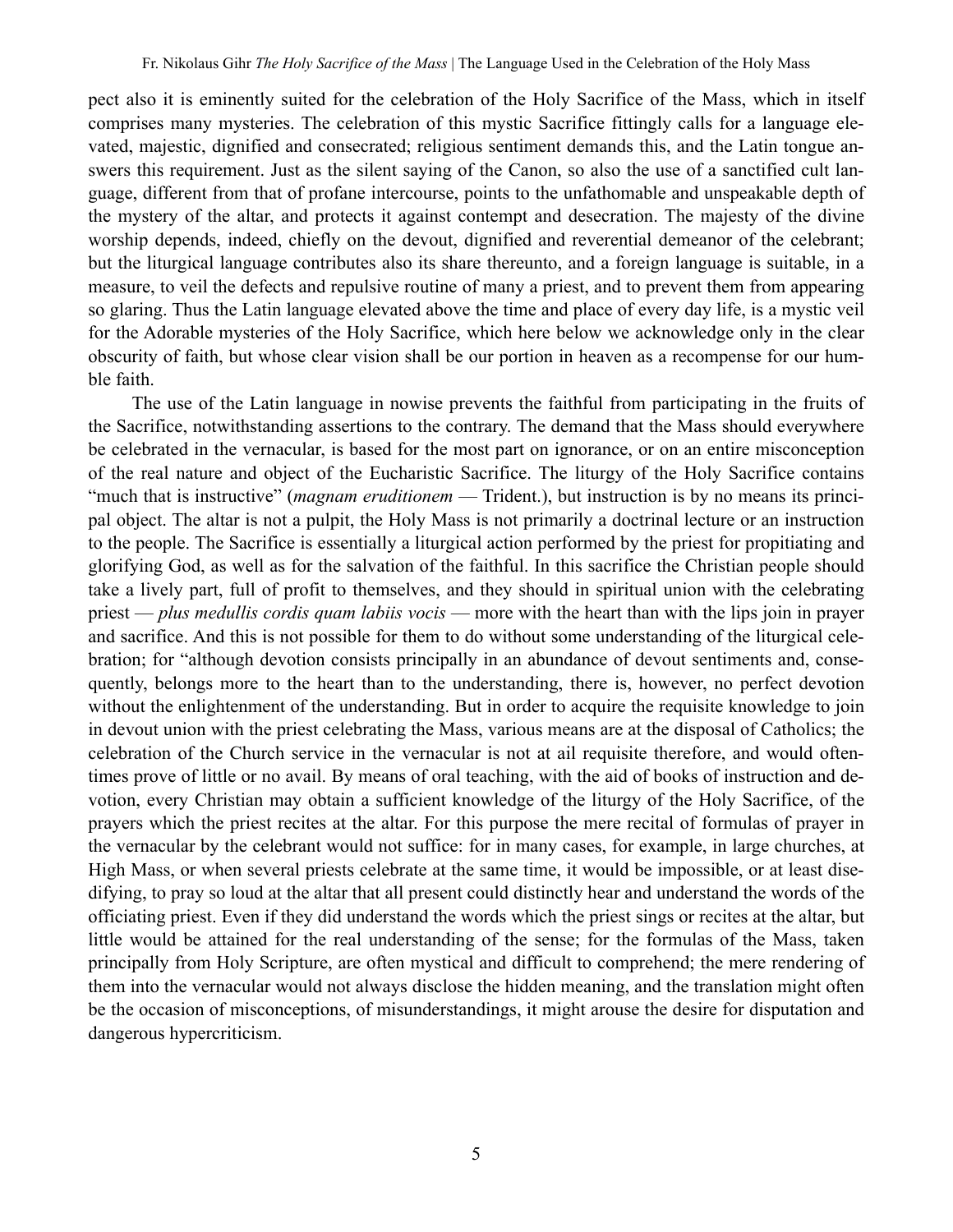When man subjects science and any perfection whatever totally to God, his devotion is thereby increased;<sup>13</sup> therefore, a clear, profound, comprehensive knowledge of the Holy Sacrifice and its prayers is without doubt very useful and greatly to be recommended. The prayers of the Church are to be preferred to all private prayers; they are the sweetest manna, the most solid nourishment of the soul. Therefore, it is very desirable that the faithful should assiduously strive to increase more and more their knowledge of the precious treasure of the liturgical prayers, to the end that they may join their voices in prayer the more intimately and perfectly with the voice of the Church at the altar. The mere understanding of the prayers which the priest utters or sings does not assuredly suffice to enable us to share abundantly in the advantages and the fruits of the Sacrifice of the Mass. The most perfect disposition for this is a lively faith, fervent love, sincere compunction, profound reverence and devotion, humility of heart, a longing for mercy and help. Such devout sentiments may exist independently of the knowledge of the particular Mass prayers, and are produced by the worthy, holy and mysterious Sacrifice, which, having a varied symbolical character, possesses, therefore, a peculiar, significant and eloquent language of its own. This language can be perfectly understood only by him who, by previous instruction, has learned the purpose and meaning of the ceremonies of the Church. Latin is, therefore, no hindrance to the Catholic Christian, preventing him from deriving from the source of the liturgy of the Holy Sacrifice life, light and warmth, in order to nourish his piety and devotion. It serves rather to awaken a holy awe and reverence in his heart in the presence of the obscure mysteries of the Divine Sacrifice.

 c) As a universal language of worship, Latin is an admirable means not only of presenting, but also of preserving and promoting the unity and harmony of the Church in divine worship, in divine faith, and in conduct.

 a) The unity of the liturgy for all time and place can be perfectly maintained only inasmuch as it is always and everywhere celebrated in the same language. By the introduction of the various national languages, the uniformity and harmony of Catholic worship would be imperiled and, in a measure, rendered impossible. How beautiful and sublime is that uniform celebration of the Holy Sacrifice in the Catholic Church from the rising to the setting of the sun! Thus every priest is enabled to celebrate Mass, over the whole world, no matter what country he visits. And "how consoling is it not for a devout Catholic, whilst dwelling in a foreign land in the midst of strangers, hearing no sounds but those of an unknown tongue, to be able at least when assisting at the celebration of divine service, to hear again the words of a language which, as the accents of a second mother-tongue he has listened to from childhood in his native country? He feels then as though he were in a spiritual home, in a universal fatherland of the faith, and for the moment he forgets that he is dwelling in a strange place.["14](#page-5-1) Thus travel on our altars "the same prayers in the same language all around the globe. When the sun rises and the morning flush shows itself on the mountain tops, we awaken, and the celebration of Mass begins with these same prayers and continues until noon. Then other countries have their morning, and take up the same Sacrifice with the same prayers. And when in the evening the sun sinks beneath the horizon, it rises in another part of the globe, and the same Sacrifice is there repeated with its identical prayers.["15](#page-5-2)

<span id="page-5-0"></span><sup>13</sup> S. Thorn. 2, 2, qu. 82, a. 3 ad 3.

<span id="page-5-1"></span><sup>14</sup> Martin, Das christliche Leben, S. 286.

<span id="page-5-2"></span><sup>15</sup> Eberhard, Kanzelvortrage I, 372.